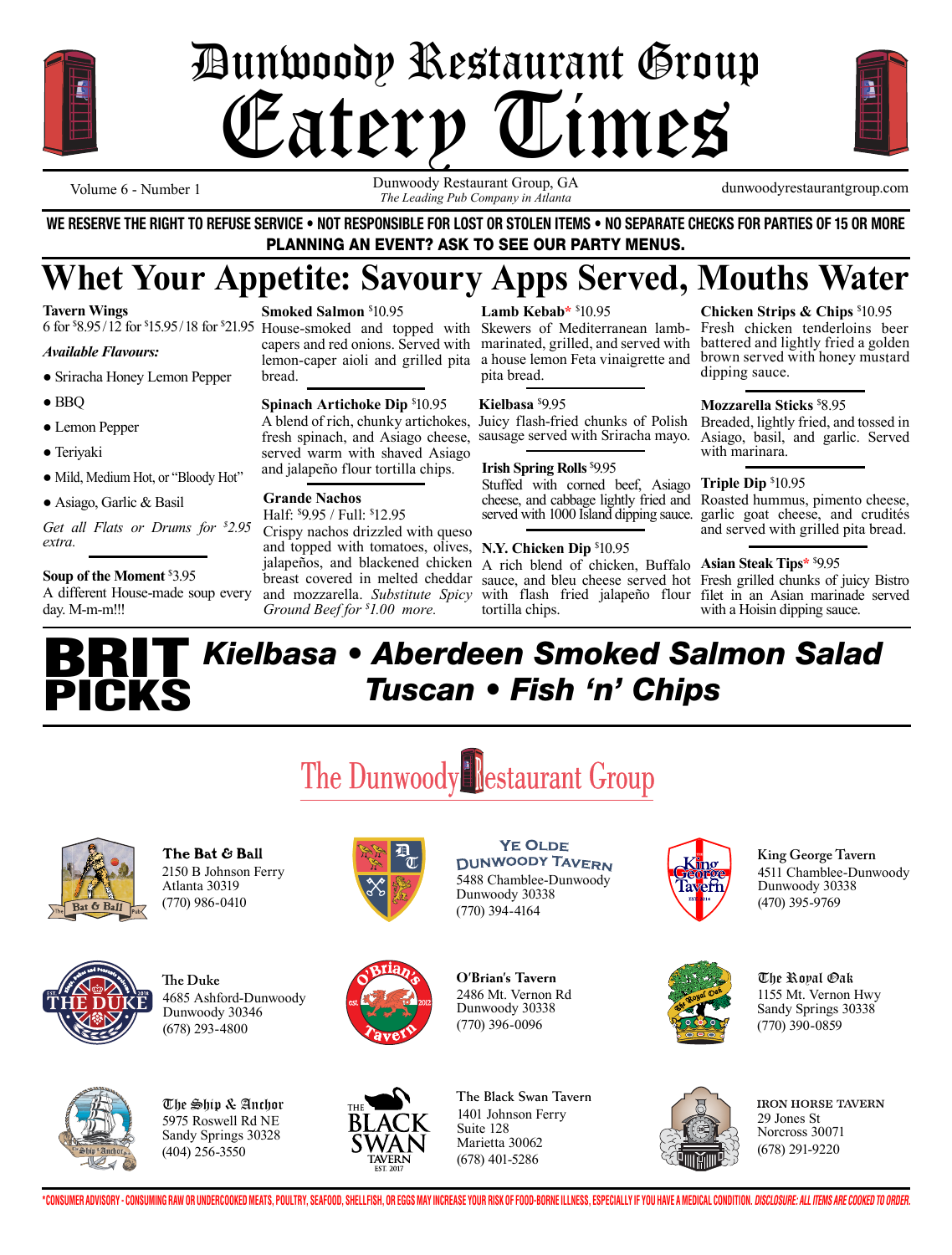

# Dunwoody Restaurant Group Bining (



Signature Salads: *Sure To Satisfy* Dressings: Sun-Dried Cranberry Vinaigrette, 1000 Island, Ranch, Bleu Cheese,<br>Also available as a jalapeño tortilla wrap. **Honey Mustard, Oil & Red Wine Vinegar Honey Mustard, Oil & Red Wine Vinegar**

Tavern Salad <sup>\$8</sup>.95: Chopped Romaine topped with Hong Kong Asian Salad <sup>\$11.95: Crispy Romaine, carrots,</sup> cucumber, tomato, chopped egg, and mozzarella cheddar bell peppers, and mandarin oranges tossed in mandarin gincheese blend. *Add Chicken or Salmon for \$ 5.00 more*.

**Lettuce Wedge** \$ 8.95: Topped with Applewood bacon, tomatoes, bleu cheese dressing and crumbles as well!

**Aberdeen Smoked Salmon** \$ 12.95: A bed of spinach tossed with capers, red onions, and Vidalia onion vinaigrette topped with Aged Double Gloucester Onion Chive Cheddar.

**Chicken Harvest** \$11.95: Diced chicken with Feta, **Mediterranean\*** \$ 11.95: Chicken, gyro meat, or grilled mandarin oranges, candied chopped pecans, sun-dried lamb on a bed of Romaine with Feta, red onions, oven-dried cranberries, tomatoes, and cucumbers with our tomatoes, mushrooms, and mixed olives tossed in a Greek sun-dried cranberry vinaigrette.

ger-sesame dressing and topped with a teriyaki marinated bistro filet and bleu cheese crumbles sprinkled with sesame seeds.

**Kentish Cobb** \$ 11.95: With chicken, Applewood bacon, tomato, cucumber, chopped egg, and bleu cheese crum-

**Blackened Chicken Caesar** \$ 11.95; Classic Caesar with grilled or blackened chicken.

dressing.

**All salads except Caesar, Aberdeen Smoked Salmon, and Wedge are a blend of Iceberg and Romaine.**

## **SANDWICHES** *Substitute sweet potato fries, tater tots, or Caesar Salad for \$1.00 more. Also available as a jalapeño tortilla wrap.*

*Comes with your choice of soup, salad, or fries.*

*4 Cheese Grilled Cheese* \$ 10.95: A four cheese blend of Swiss, American, Garlic goat cheese, and Aged Double Gloucester Onion Chive Cheddar on marbled rye with a cup of Tommy for dippin'!

*Grilled Mediterranean Gyro* \$ 10.95: Lamb and beef in a warm pita with lettuce, tomato, Tzatziki, and Feta.

*Dublin Cheesesteak* **\$9.95:** A heaping portion of chopped corned beef, grilled with cara-<br>melized onions, mushrooms, jalapeños, and melted cheese. Served on a warm hoagie.

*Brooklyn Reuben* \$ 12.95: 22+ years as a favourite! Eight ounces of fresh cooked corned beef and sauerkraut, chopped and tossed together and served on grilled, marbled rye with Swiss cheese and 1000 Island. The Best! Turkey can be substituted for a Rachel.

*Tuscan* \$ 10.95: Grilled chicken slices, oven-dried tomatoes, fresh basil, and mozzarella on grilled ciabatta with basil mayo.

*Fish Tacos (Blackened, Grilled or Fried)* \$ 9.95: Fresh cod in warm flour tortillas with lettuce, fresh pico de gallo, and a creamy cilantro ranch.

*Chicken Ranch Monterey* \$ 10.95: Lightly fried chicken breast with Applewood bacon, Swiss cheese, Ranch dressing, lettuce, and tomato on a hoagie. *Grilled chicken breast can be substituted on request.*

*Smoked Salmon BLT* \$ 12.95: Fresh smoked salmon with Applewood bacon, lettuce, and tomato with a lemon caper aioli on ciabatta.

*Lobster Grilled Cheese* \$ 14.95: Grilled lobster, brie, and garlic goat cheese on Texas Toast. Readers' Choice Award Winner in "Garden & Gun Magazine".

*Spicy Patty Melt\** \$ 11.95: A seasoned, grilled beef patty served open-faced on marbled rye and topped with sautéed onions, 1000 Island dressing, jalapeños, and broiled mixed cheeses.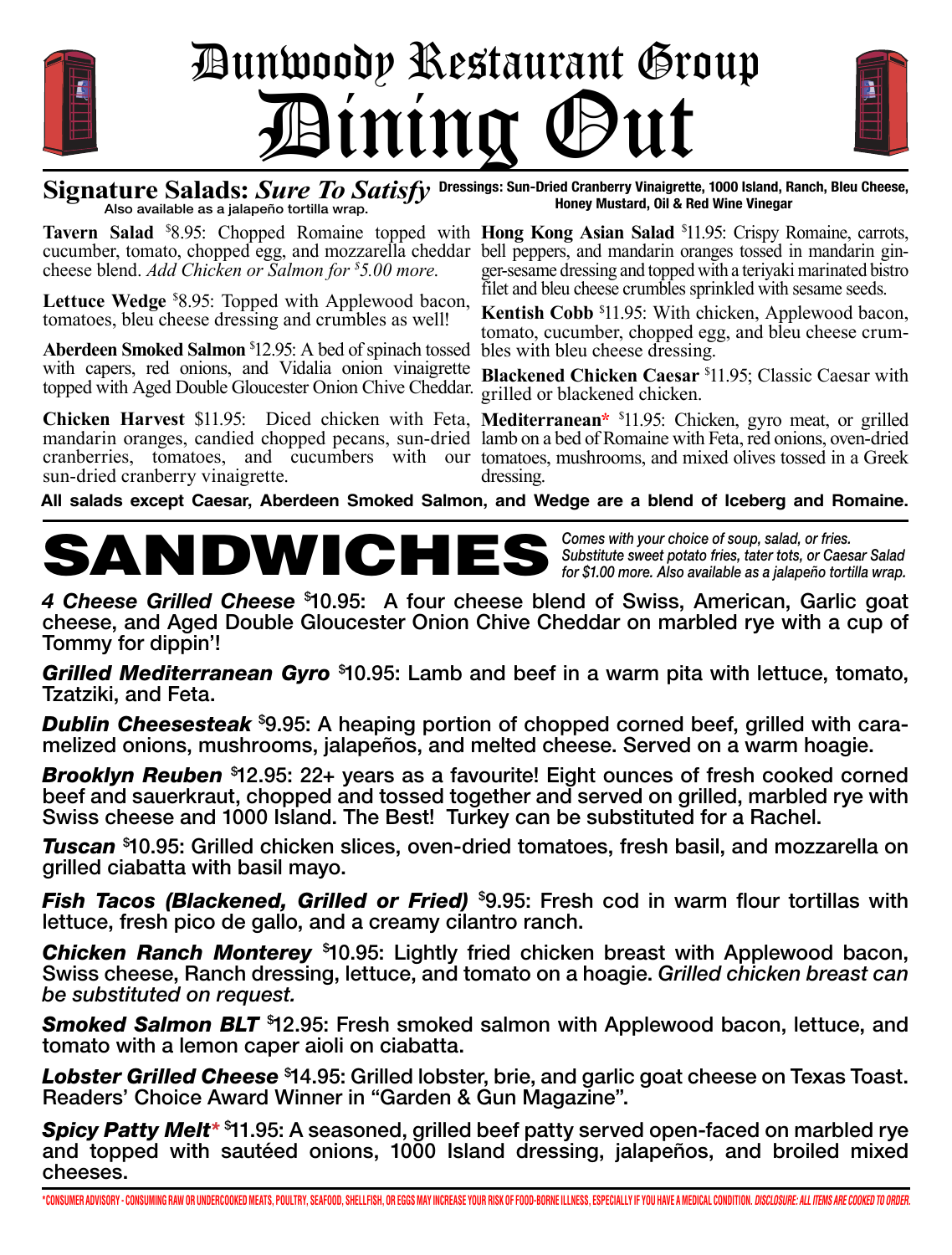

## E BURGER SHOPPE Dunwoody Restaurant Group Dining Out



*Comes with a choice of soup, salad or fries. Substitute sweet potato fries, tater tots, or Caesar Salad for \$1.00 more. Also available as a jalapeño tortilla wrap. Meats can be substituted for grilled chicken, black bean, or beef burger!*

*Black Bean Burger* \$ 11.95: A Healthy Alternative. Topped with fresh pico de gallo and lettuce tossed in a Chipotle Ranch dressing.

*The Original Dunwoody Doozie\** \$ 11.95: Our legendary 1/2 pound burger topped with Applewood bacon, cheese, lettuce, tomato, and onion strings. Piled high! *There are many who try to imitate the 'Original'.*

**Bleu Cheese Buffalo Burger\*** \$1195: Topped with bleu cheese dressing, Buffalo sauce and crumbled bleu cheese. A bleu cheese explosion!

*California Burger\** \$ 11.95: With grilled mushrooms, Swiss, lettuce and tomato.

*The Georgian\** \$ 11.95 Topped with grilled onions, BBQ sauce, lettuce, tomato, and a melted mozzarella cheddar blend.

*The Brexit!\** \$ 12.95 With French onion soup braised onions, and smothered with melted, Aged Double Gloucester onion and chive cheddar. *The Brits always end up on top of the pile!* 

## YOUR MAIN COURSES

*Pub Fare at its Finest! Tasty Choices for Lunch or Dinner.*

**Fish 'n' Chips** 1 Piece \$9.95/2 Pieces \$14.95: Icelandic Cod dipped in an IPA batter, tossed in seasoned flour and served with double-fried steak fries. *The Best Fish 'n' Chips in Town.*

*Meatloaf* \$ 12.95: A blend of Italian sausage and ground beef stuffed with spinach and Mozzarella. Served with mashed potatoes with gravy and steamed broccoli.

*Bangers & Mash* \$ 12.95: Traditional Irish Guinness sausage served on a bed of mashed potatoes and topped with caramelized onions and brown gravy.

*Shepherd's Pie* \$ 13.95: New Zealand lamb slowly braised with carrots, onion, garlic, rosemary, and topped with golden brown mashed potatoes. Served with steamed broccoli.

Puddings*(That's "Desserts" for you Yanks!)*

House-Baked Chocolate Chip Cookie a la mode \$ 5.95

New York Style Cheesecake \$ 6.95

Chocolate Mosaic Cake \$ 5.95